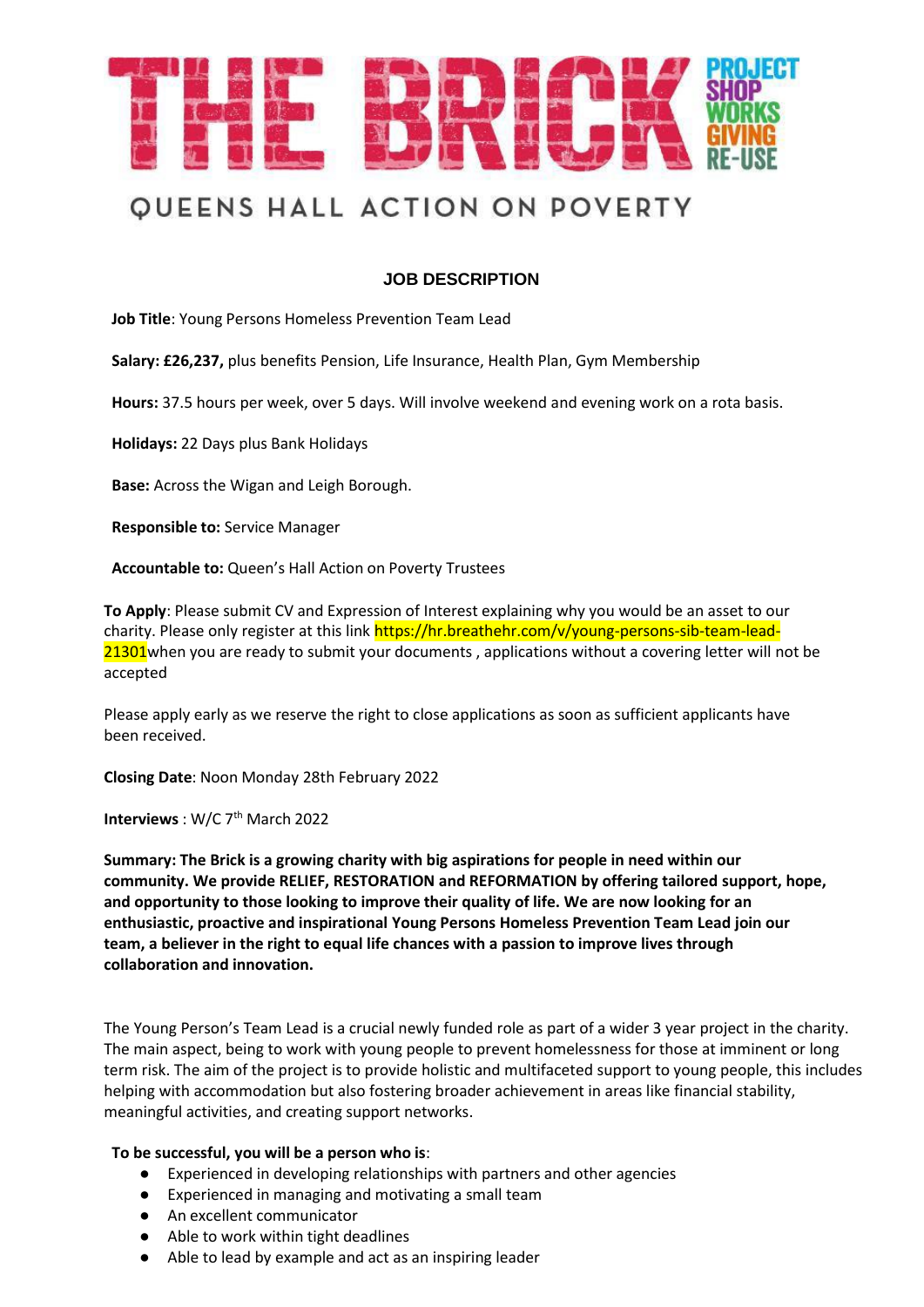

- Able to take responsibility and ownership for work and tasks set
- Compassionate and have a good understanding of an asset-based approach
- Able to take responsibility and ownership for work and tasks set

#### **JOB PURPOSE**

To ensure the success of the Youth Persons homeless prevention project in Wigan and Leigh by overseeing the contractual obligations on the frontline and providing individual and bespoke support to young people at risk of homelessness. To assist them on their transition into sustainable employment, education or training and prevent them from hitting crisis. You will lead the risk and needs assessment and support planning for this project, supporting approx. 70 young people per annum across the small team. Through close collaboration with LA Housing Teams, and establishing referral pathways directly with community organisations, you will ensure that the service is reaching young people at the earliest stage possible, where there is a genuine chance of preventing homelessness.

You will develop an environment where people feel encouraged to suggest new ideas and approaches to work with participants, and that the best ideas can spread throughout the partnership. You will work with GMBOP and other delivery partners to create feedback loops where we can promote innovation and improve the service we offer.

As well as managing a case load, you will ensure all support is carried out in an asset based approach ensuring that accurate advice and information is provided to give individuals the necessary information required to make informed decisions. The information you provide will guide individuals in making choices that will lead to suitable employment, training and when necessary long term accommodation offers. Tailored support will then be brokered to ensure a continuous offer of support is provided within the community to maintain sustainable tenancies and welfare support offers. During support, the mentor will ensure that people have access to relevant services, advocacy and wellbeing support.

#### **KEY TASKS & RESPONSIBILITIES**

To develop, implement and practice support plans in a positive way by focusing on a young person's wellbeing and personal development. The aim is to equip young people with the skills and confidence in order to progress into further independent lifestyles within a timely fashion. Individual support plans will be developed to achieve outcomes in accordance with contractual KPIs and the Performance Management Framework.

You will raise the voices of young people, and support employers to provide fair access to opportunities. You will be flexible, reflective and creative in your approach to support and plans will be truly person led. To promote wellbeing by providing access to mental health support, referring into local specialist services, helping to develop resilience, confidence and motivation.

To work as part of a team in the best interests of each individual, liaising with other professional agencies and the ILM and Asset Coach teams. To identify future housing options, training, education and employment and agree an action plan to achieve this.

To ensure that individuals have an understanding of financial management in preparation for independent living, including focus on rent payment and budget creation.

To ensure that individuals are safe, inspired and engaged to reach any goals they have set for themselves.

Develop partnerships with key partner agencies, community groups, colleges and employers. To understand that individuals may have experienced tough life experiences and may require a greater level of understanding, thoughtfulness and empathy.

To work with people to identify their abilities. Promote and encourage the attendance of internal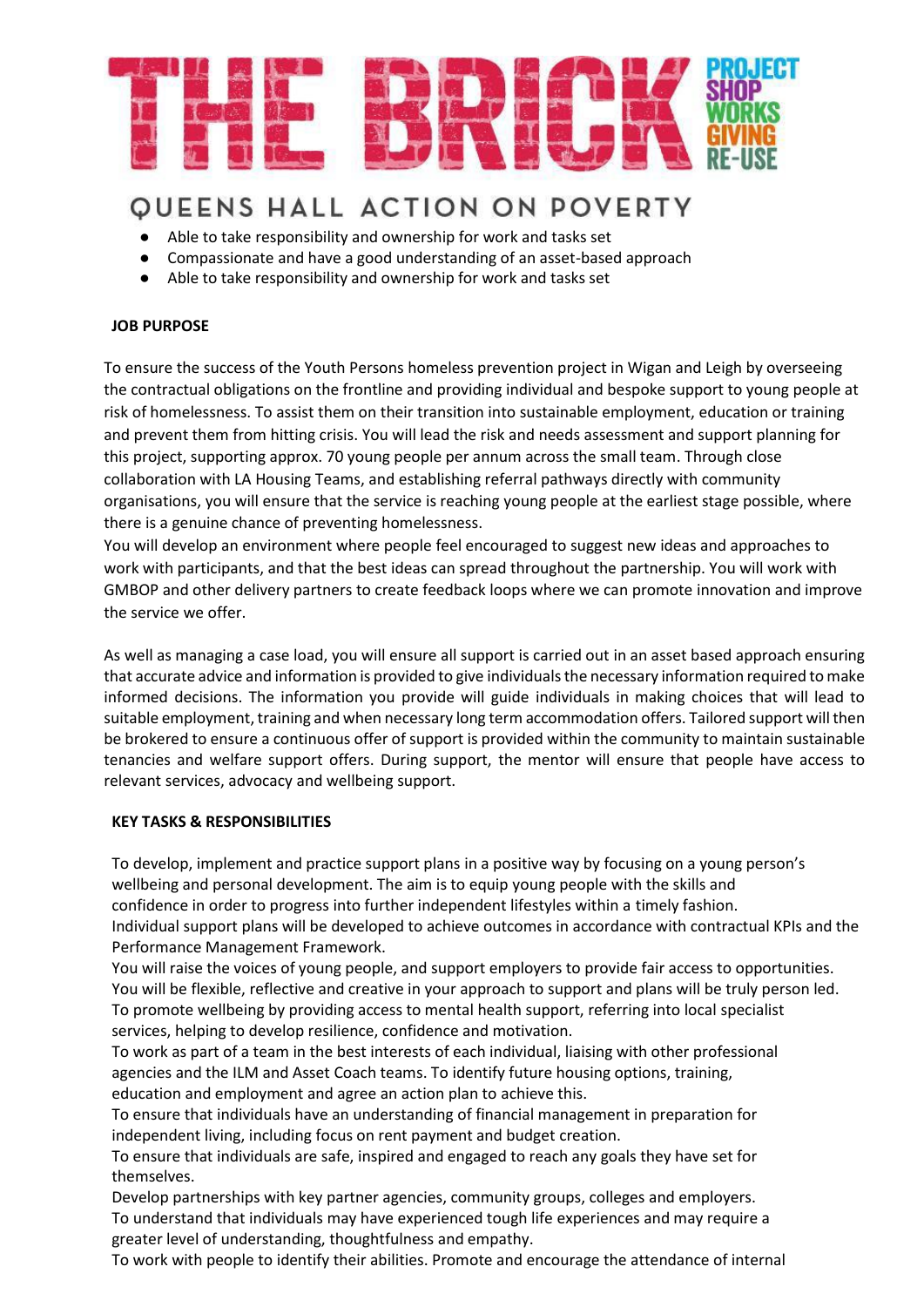

and external groups and training.

Ensure that privacy and dignity is maintained at all times. Develop knowledge of local community resources.

#### **People we work with**;

Ensure that young people are provided with a tailored support offer that will empower. To work alongside the individual and promote an asset based approach that ensures that people have all the necessary information in order to make an informed choice. To ensure that individuals are appropriately safeguarded and that all recording is completed to a high standard, ensuring we are reviewing Tiers and acting in accordance to the safeguarding policy. To understand that individuals may have experienced tough life experiences and may require a greater level of understanding, thoughtfulness and empathy.

#### **PARTNERSHIP WORKING**

The Brick is committed to delivering Wigan Council's Deal approach and as such we are asking for applicants who adopt the 3 core behaviours being; positive, accountable and courageous. We are looking for innovation and creativity, The Brick is not afraid to do things differently and pilot new initiatives to trial and test new ideas.

Develop and maintain effective working relationships with other agencies including, but not limited to, housing agencies, social services, mental health team, tenancy support services and alcohol and drug services.

Liaise with other service providers, both statutory and non-statutory, to ensure that individuals can access and use all appropriate services to meet their needs.

#### **Good Practice**

Queen's Hall Action on Poverty are committed to the safeguarding and protection of all young people and adults, In line with our Safeguarding policies. We will carefully select, train and support all those with any responsibility within the Charity, in accordance with our rigorous recruitment and selection policies.

The Brick is committed to promoting a diverse and inclusive workplace, which attracts all candidates and signals our commitment to celebrate and promote diversity. This includes not discriminating under the Equality Act 2010 and building an accurate picture of the make-up of our workforce. We offer a range of family friendly, inclusive employment policies, flexible working arrangements and support or staff from different backgrounds

**Queen's Hall Action on Poverty are committed to the safeguarding and protection of all young people and adults, In line with our Safeguarding policies. We will carefully select, train and support all those with any responsibility within the Charity, in accordance with our rigorous recruitment and selection policies.**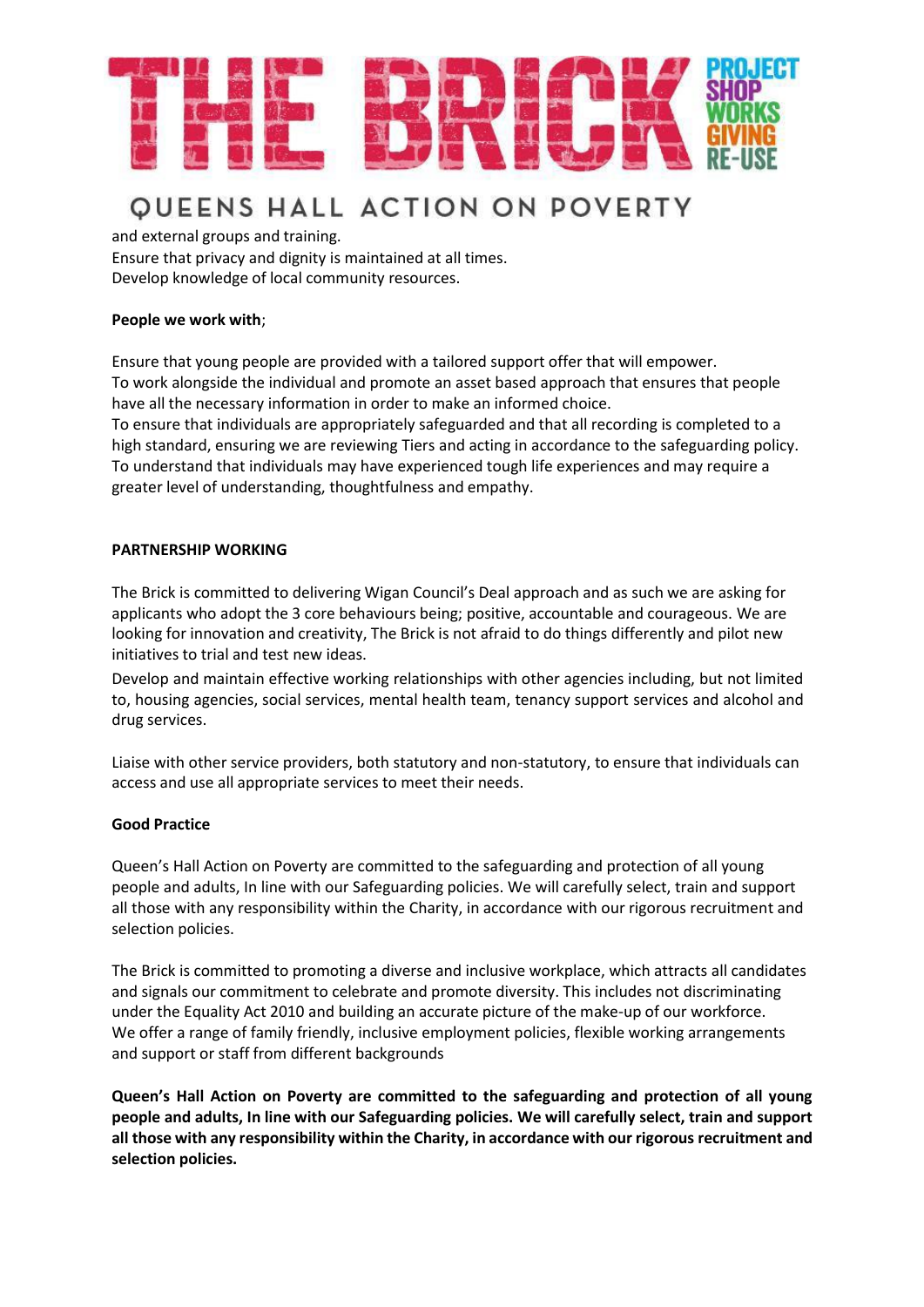

#### **Person Specification Young Persons Homeless Prevention Team Lead**

|                                                  | Essential    | Desirable | How to be achieved   |
|--------------------------------------------------|--------------|-----------|----------------------|
| Degree, NVQ, appropriate qualification,          |              |           |                      |
| relevant amount of experience, or a              | $\checkmark$ |           | Application form     |
| willingness to learn.                            |              |           |                      |
| Proven experience of managing a small            |              |           | Application form and |
| team and working towards outcomes and            | $\checkmark$ |           | interview            |
| <b>KPIS</b>                                      |              |           |                      |
| Minimum of 2 years experience of working         |              |           | Application form and |
| with vulnerable or disadvantaged people          | $\checkmark$ |           | interview            |
|                                                  |              |           |                      |
| Proven track record of building                  |              |           |                      |
| relationships and partnership working,           |              |           |                      |
| knowledge of the local labour market and         | $\checkmark$ |           | Application form and |
| the barriers that young people face              |              |           | interview            |
| accessing employment and training                |              |           |                      |
| opportunities                                    |              |           |                      |
| Knowledge of housing, welfare, benefits          | $\checkmark$ |           | Application form and |
| and relevant legislation                         |              |           | interview            |
| Experience of working respectfully with          |              |           |                      |
| individuals offering advice, guidance and        |              |           | Application form and |
| support and appropriate housing                  |              |           | interview            |
| related information                              |              |           |                      |
| Understanding of and a total                     |              |           |                      |
| commitment to promoting and                      | $\checkmark$ |           | Application form and |
| implementing equal opportunities,                |              |           | interview            |
| diversity and inclusion for all people           |              |           |                      |
| who may be experiencing difficult times          |              |           |                      |
| The ability to provide mentoring to              | $\checkmark$ |           | Application form and |
| encourage people to feel more<br>empowered       |              |           | interview            |
| Excellent active listening and negotiating       |              |           |                      |
| skills. Ability to demonstrateempathy with       |              |           |                      |
|                                                  | ✓            |           | Application form and |
| an ability to see beyond<br>the immediate crisis |              |           | interview            |
| A great communicator. Ability to work            |              |           | Application form and |
| independently and be self-motivated              | $\checkmark$ |           | interview            |
| Ability to work in a face paced                  |              |           | Application form and |
| environment                                      | $\checkmark$ |           | interview            |
| IT competency                                    |              |           | Application form and |
|                                                  | $\checkmark$ |           | interview            |
| Evidence of the ability to work in a pro-        | $\checkmark$ |           |                      |
| active manner and taking the appropriate         |              |           | Application form and |
| initiative to ensure servicesmeet the            |              |           | interview            |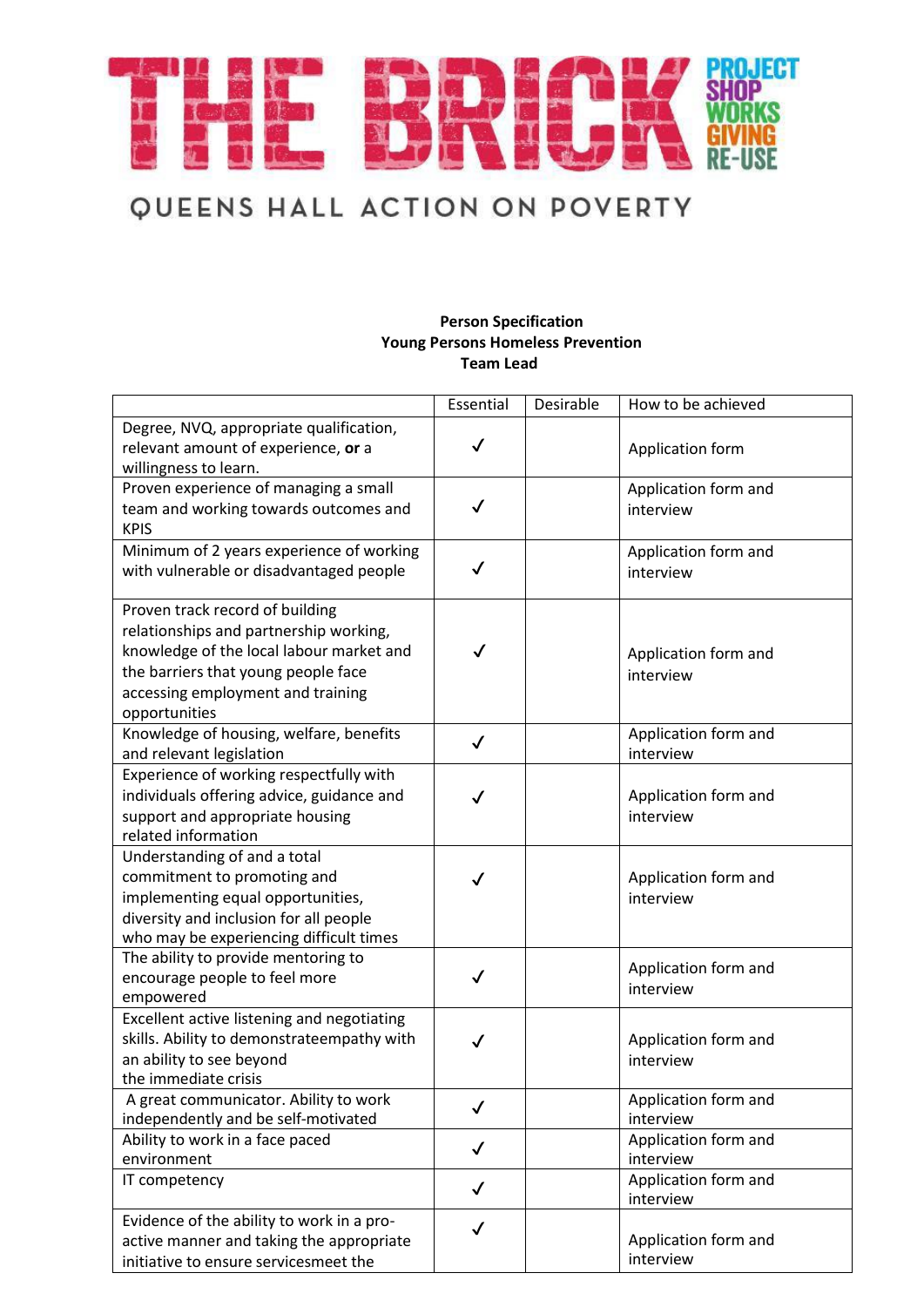

| demands of those using the              |   |   |                      |
|-----------------------------------------|---|---|----------------------|
| service                                 |   |   |                      |
| Ability to work out of hours and on     |   |   | Application form and |
| weekends when required                  | √ |   | interview            |
| Must have the use of a car and full UK  |   | √ | Application form and |
| Driving Licence and Insurance           |   |   | interview            |
| Proven ability to abide by policies and |   |   | Application form and |
| procedures                              | √ |   | interview            |
| Commitment to The Brick's values        | J |   | Application form and |
|                                         |   |   | interview            |